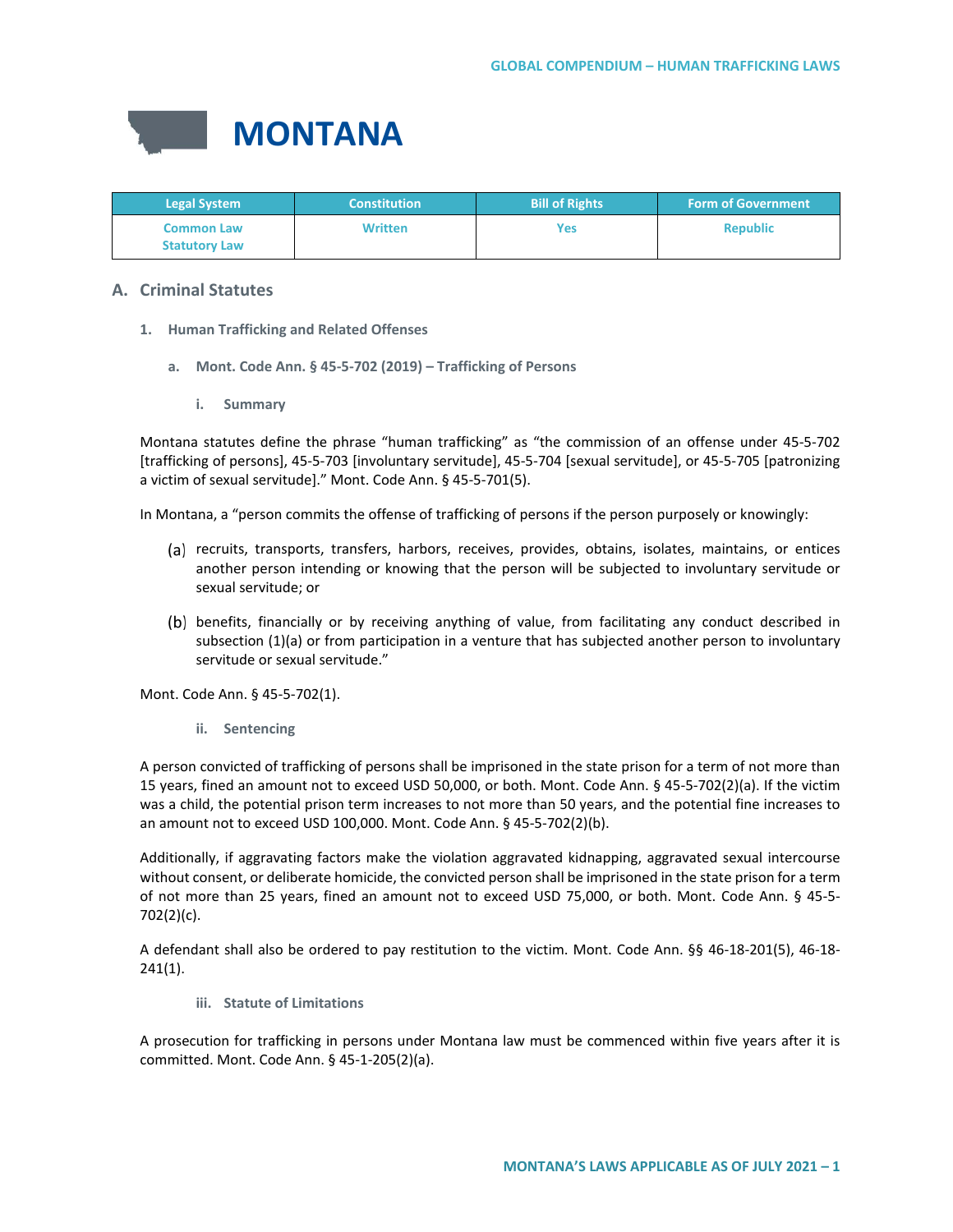- **b. Mont. Code Ann. § 45-5-703 (2015) – Involuntary Servitude**
	- **i. Summary**

The offense of involuntary servitude is committed "if the person purposely or knowingly uses coercion to compel another person to provide labor or services, unless the conduct is otherwise permissible under federal or state law." Mont. Code Ann. § 45-5-703(1).

**ii. Sentencing**

A person convicted of committing involuntary servitude shall be imprisoned in the state prison for a term of not more than 15 years, fined an amount not to exceed USD 50,000, or both. Mont. Code Ann. § 45-5-703(2)(a).

The punishment is increased to a prison term of not more than 50 years and a fine of not more than USD 100,000, if "the violation involves aggravated kidnapping, sexual intercourse without consent, or deliberate homicide" or if "the victim was a child." Mont. Code Ann. § 45-5-703(2)(b).

A defendant shall also be ordered to pay restitution to the victim. Mont. Code Ann. §§ 46-18-201(5), 46-18- 241(1).

**iii. Statute of Limitations**

A prosecution for involuntary servitude under Montana law must be commenced within five years after it is committed. Mont. Code Ann. § 45-1-205(2)(a).

- **c. Mont. Code Ann. § 45-5-704 (2019) – Sexual Servitude**
	- **i. Summary**

The offense of sexual servitude is committed if a person purposely or knowingly: "(a) uses fraud, coercion, or deception to compel an adult to engage in commercial sexual activity [subsection (1)(a)]; or (b) recruits, transports, transfers, harbors, receives, provides, obtains by any means, isolates, entices, maintains, or makes available a child for the purpose of commercial sexual activity [subsection (1)(b)]." Mont. Code Ann. § 45-5- 704(1). It is no defense that the child consented to engage in the sexual activity or that the defendant believed the child was an adult. Mont. Code Ann. § 45-5-704(2).

**ii. Sentencing**

A conviction for an offense under subsection (1)(a) shall result in imprisonment in the state prison for a term of not more than 15 years, a fine not to exceed USD 50,000, or both. Mont. Code Ann. § 45-5-704(3)(a). For conviction of an offense under subsection (1)(b), the defendant shall be imprisoned in the state prison for a term of not more than 25 years and fined an amount not to exceed USD 75,000. Mont. Code Ann. § 45-5- 704(3)(b).

A defendant shall also be ordered to pay restitution to the victim. Mont. Code Ann. §§ 46-18-201(5), 46-18- 241(1).

**iii. Statute of Limitations**

A prosecution for sexual servitude may be commenced at any time if the victim was less than 18 years of age at the time that the offense occurred. Mont. Code Ann. § 45-1-205(1)(c). Otherwise, the prosecution must be commenced within five years after it is committed. Mont. Code Ann. § 45-1-205(2)(a).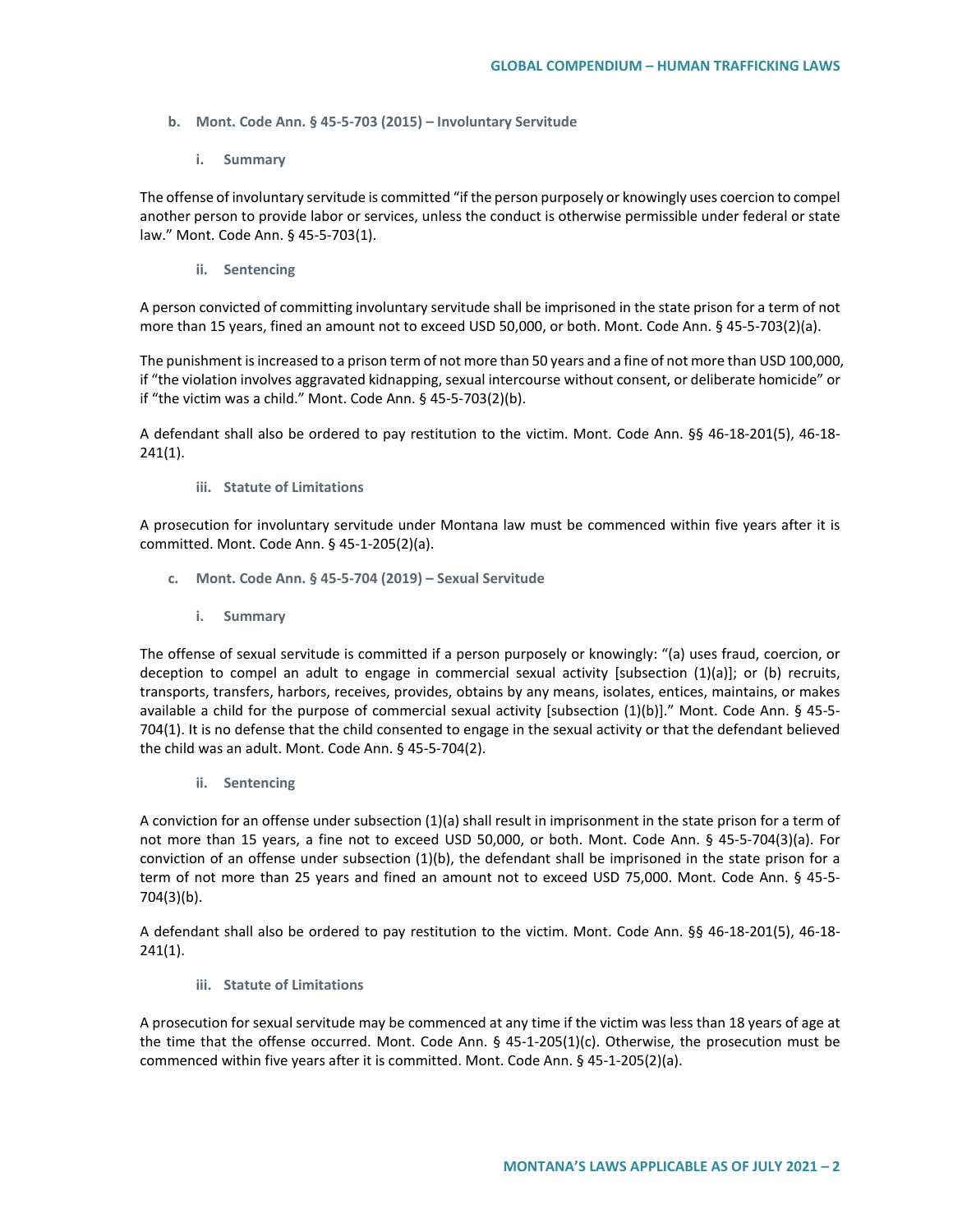- **d. Mont. Code Ann. § 45-5-705 (2019) – Patronizing Victim of Sexual Servitude**
	- **i. Summary**

The offense of patronizing a victim of sexual servitude is committed "if the person purposely or knowingly gives, agrees to give, or offers to give anything of value so that a person may engage in commercial sexual activity: (a) that involves sexual contact that is direct and not through clothing with another person who the person knows or reasonably should have known is a victim of sexual servitude; or (b) with a child." Mont. Code Ann. § 45-5- 705(1).

**ii. Sentencing**

A person convicted of patronizing a victim of sexual servitude shall be imprisoned in the state prison for a term of not more than 15 years, fined an amount not to exceed USD 50,000, or both. Mont. Code Ann. § 45-5- 705(2)(a).

If the individual patronized was a child, whether or not the convicted person believed the child was an adult, the potential term of imprisonment increases to not more than 25 years, and the potential fine increases to an amount not to exceed USD 75,000. Mont. Code Ann. § 45-5-705(2)(b).

A defendant shall also be ordered to pay restitution to the victim. Mont. Code Ann. §§ 46-18-201(5), 46-18- 241(1).

## **iii. Statute of Limitations**

A prosecution for patronizing a victim of sexual servitude may be commenced at any time if the victim was less than 18 years of age at the time that the offense occurred. Mont. Code Ann. § 45-1-205(1)(c). Otherwise, the prosecution must be commenced within five years after it is committed. Mont. Code Ann. § 45-1-205(2)(a).

**e. Mont. Code Ann. § 45-5-706 (2015) – Aggravating Circumstance**

In connection with the commission of any offense under each of the statutes listed above, an aggravating circumstance "occurs when the defendant recruited, enticed, or obtained the victim of the offense from a shelter that serves runaway youth, foster children, homeless persons, or persons subjected to human trafficking, domestic violence, or sexual assault." Mont. Code Ann. § 45-5-706(1). If the trier of fact finds that an aggravating circumstance occurred, the defendant is subject to an additional imprisonment term of up to five years, which must run consecutively to the sentence for the underlying offense. Mont. Code Ann. § 45-5-706(2).

**f. Mont. Code Ann. § 45-5-707 (2015) – Property Subject to Forfeiture; Human Trafficking**

Under Montana law, property is subject to criminal forfeiture if it is used or intended for use in violation of section 45-5-702 (trafficking of persons), section 45-5-703 (involuntary servitude), section 45-5-704 (sexual servitude), or section 45-5-705 (patronizing a victim of sexual servitude). Mont. Code Ann. § 45-5-707(1)(b). A person who knowingly possesses, owns, uses, or attempts to use property that is subject to criminal forfeiture for these reasons commits the offense of use or possession of property subject to criminal forfeiture for human trafficking. Mont. Code Ann. § 45-5-707(1)(a).

A person convicted of the offense of use or possession of property subject to criminal forfeiture shall be imprisoned in the state prison for a term not to exceed 10 years. Mont. Code Ann. § 45-5-707(1)(a).

**g. Mont. Code Ann. § 45-5-708 (2015) – Past Sexual Behavior of Victim**

In a prosecution for section 45-5-702 (trafficking of persons), section 45-5-703 (involuntary servitude), section 45-5-704 (sexual servitude), or section 45-5-705 (patronizing a victim of sexual servitude), as well as in a lawsuit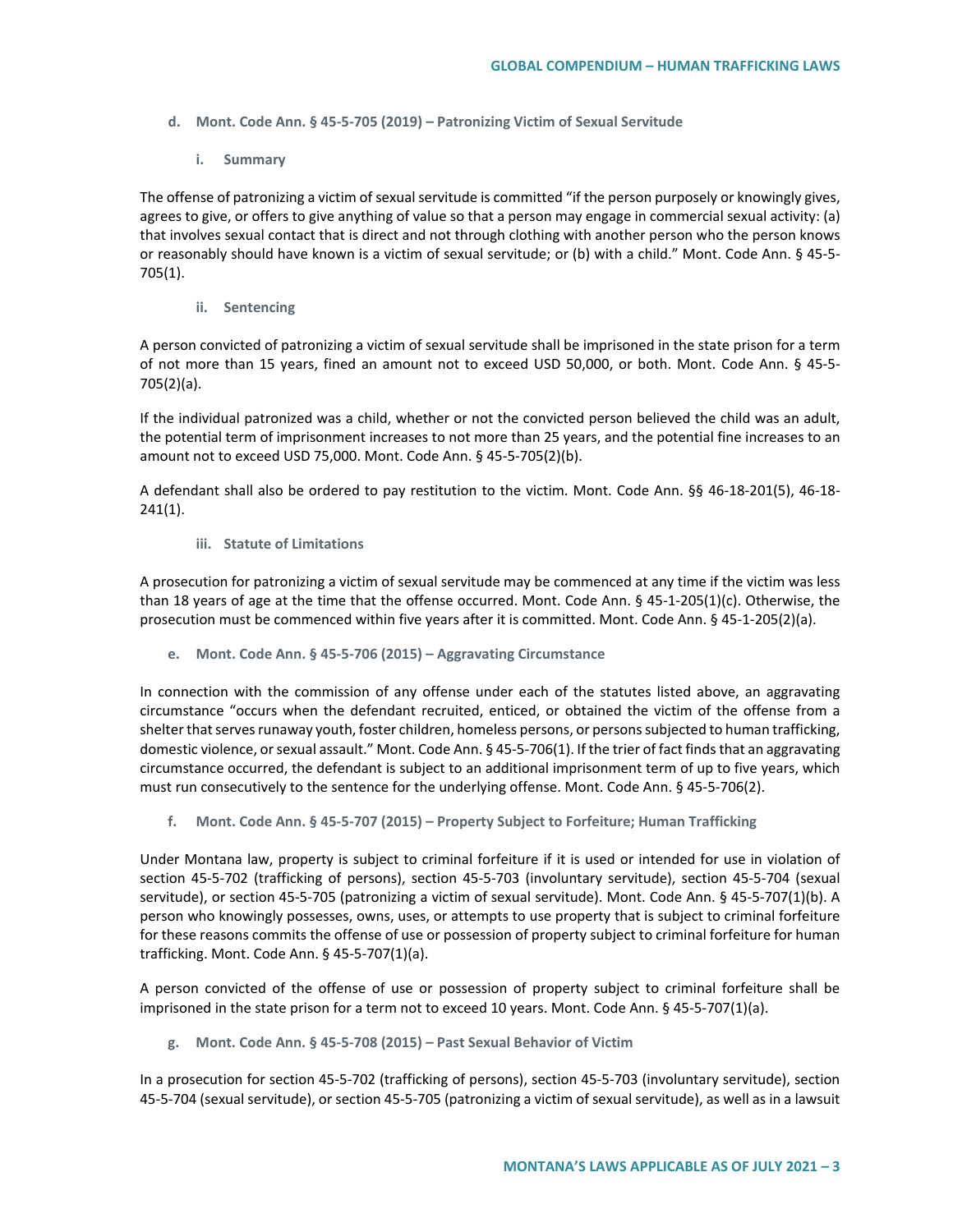by a human trafficking victim, evidence concerning a specific instance of the victim's past sexual behavior, reputation, or opinion evidence of the victim's past sexual behavior is not admissible unless offered in accordance with section 45-5-11, which contains provisions generally applicable to sexual crimes, or to prove a pattern of human trafficking. Mont. Code Ann. § 45-5-708.

**h. Mont. Code Ann. § 45-5-710 (2015) – Affirmative Defense to Prostitution and Nonviolent Offenses**

A person charged with prostitution, promoting prostitution, or another nonviolent offense committed as a direct result of human trafficking may assert as an affirmative defense that the person is a victim of human trafficking. Mont. Code Ann. § 45-5-710; *see also* Mont. Code Ann. § 4-5-709 (child not liable for prostitution and other nonviolent offenses if committed as a direct result of being a victim of human trafficking).

**i. Mont. Code Ann. § 45-2-211 (2019) – Consent Ineffective as Defense**

Consent is not a defense to offenses including section 45-5-502 (sexual assault), section 45-5-503 (sexual intercourse without consent), section 45-5-508 (aggravated sexual intercourse without consent), section 45-5- 601 (prostitution, patronizing a prostitute), section 45-5-602 (promoting prostitution), and section 45-5-603 (aggravated promotion of prostitution) if given by a person whom the offender knew or reasonably should have known was a victim of human trafficking. Mont. Code Ann. § 45-2-211(2).

**j. Mont. Code Ann. § 45-5-601 (2019) – Enhanced Maximum Sentence for Prostitution; Patronizing a Prostitute**

A person commits the offense of patronizing a prostitute if the person commits certain acts specified in Montana Code § 45-5-601(1). The maximum sentence for patronizing a prostitute is usually, for the first offense, a fine not to exceed USD 1,000 and a term of imprisonment not to exceed one year. Mont. Code Ann. § 45-5-602(2). For additional offenses, a person may be sentenced to prison for a term not to exceed five years and fined up to USD 10,000. Mont. Code Ann. § 45-5-602(2). If the person patronized was a minor and the patron was at least 18, the patron may be fined an amount not to exceed USD 50,000 and shall be imprisoned for up to 100 years, regardless of whether the patron knew the person was a minor. The court may not suspend execution or defer imposition of the first 25 years of a sentence of imprisonment imposed under section 45-5-602(3)(a) except as provided in section 46-18-222. During the first 25 years of imprisonment, the offender is not eligible for parole. The offender also shall be ordered to enroll in and successfully complete the educational, cognitive, and behavioral phases of a sexual offender treatment program provided or approved by the Montana Department of Corrections. Mont. Code Ann. § 45-5-602(3)(a). If the person patronized was a victim of human trafficking that caused the person to be in the situation where the offense occurred, and the patron offender was at least 18 years old and should have known the person patronized was a victim of human trafficking, the maximum sentence is 20 years of imprisonment and a fine of up to USD 50,000.

**k. Mont. Code Ann. § 45-5-602 (2019) – Enhanced Maximum Sentence for Promoting Prostitution**

A person commits the offense of promoting prostitution if the person commits certain acts specified in Montana Code § 45-5-602(1). The maximum sentence for promoting prostitution is usually 10 years of imprisonment and a fine of up to USD 50,000. Mont. Code Ann. § 45-5-602(2). But if the person engaging in prostitution was a victim of human trafficking that caused the person to be in the situation where the offense occurred, and the offender was at least 18 years old and should have known the person was a victim of human trafficking, the maximum sentence is 20 years of imprisonment and a fine of up to USD 50,000. Mont. Code Ann. § 45-5-602(4).

**2. Online Child Sexual Exploitation and Child Pornography Offenses**

Mont. Code Ann. § 45-5-625 – Sexual Abuse of Children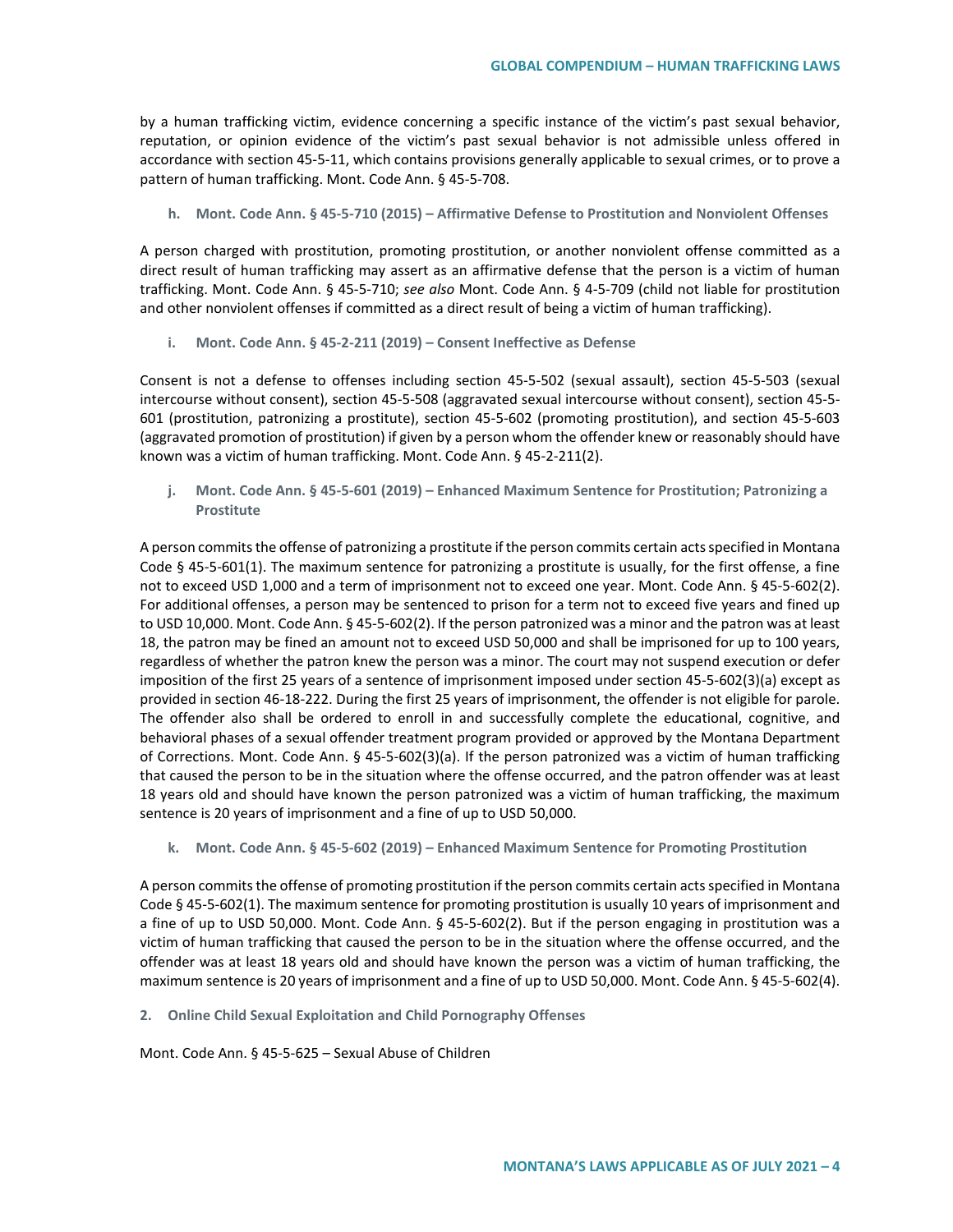**3. Mont. Code Ann. § 46-23-504 (2015) – Sexual or Violent Offenders Required to Register** 

Except as provided in section 41-5-1513 (which concerns delinquent youth), a sexual or violent offender must "register immediately upon conclusion of the sentencing hearing if the offender is not sentenced to confinement or is not sentenced to the department and placed in confinement by the department." Mont. Code Ann. § 46- 23-504(1)(a).

A "sexual offense" includes "any violation of or attempt, solicitation, or conspiracy to commit a violation of" section 45-5-625 (sexual abuse of children), section 45-5-704 (sexual servitude), and section 45-5-705 (patronizing a victim of sexual servitude), along with other related offenses. Mont. Code Ann. § 46-23-502(9)(a).

#### **B. Civil Liability Statutes**

- **1. Mont. Code Ann. § 27-1-755 (2015) – Civil Lawsuit for Human Trafficking Victims**
	- **a. Summary**

A victim of human trafficking may bring a civil lawsuit against a person who commits an offense against the victim in violation of section 45-5-702 (trafficking of persons), section 45-5-703 (involuntary servitude), section 45-5-704 (sexual servitude), or section 45-5-705 (patronizing a victim of sexual servitude) for compensatory damages, punitive damages, injunctive relief, and any other appropriate relief. Mont. Code Ann. § 27-1-755(1).

The statute does not preclude any other remedy that may be available to the victim under federal or state law. Mont. Code Ann. § 27-1-755(4).

**b. Damages and Other Relief**

In addition to compensatory damages, punitive damages, injunctive relief, and any other appropriate relief, the court shall award the prevailing plaintiff reasonable attorney's fees and costs. Mont. Code Ann. § 27-1-755(2).

**c. Statute of Limitations**

A lawsuit must be commenced not later than 10 years after the later of: (a) the date on which the victim no longer was subject to human trafficking; or (b) the date on which the victim reached 18 years of age. Mont. Code Ann. § 27-1-755(3).

- **2. Mont. Code Ann. § 27-2-216 (2019) – Tort Lawsuits; Childhood Sexual Abuse**
	- **a. Summary**

A tort claim may be brought against an individual who committed, through intentional conduct, childhood sexual abuse. Mont. Code Ann. § 27-2-216(1).

**b. Damages and Other Relief**

A plaintiff may recover damages for injury suffered as a result of childhood sexual abuse. Mont. Code Ann. § 27- 2-216(1).

**c. Statute of Limitations**

With limited exceptions, such a lawsuit must be commenced: (a) before the victim of childhood sexual abuse that allegedly caused the victim's injury reaches 27 years of age; or (b) not later than three years after the plaintiff discovers or reasonably should have discovered that childhood sexual abuse caused the victim's injury. Mont. Code Ann. § 27-2-216(1).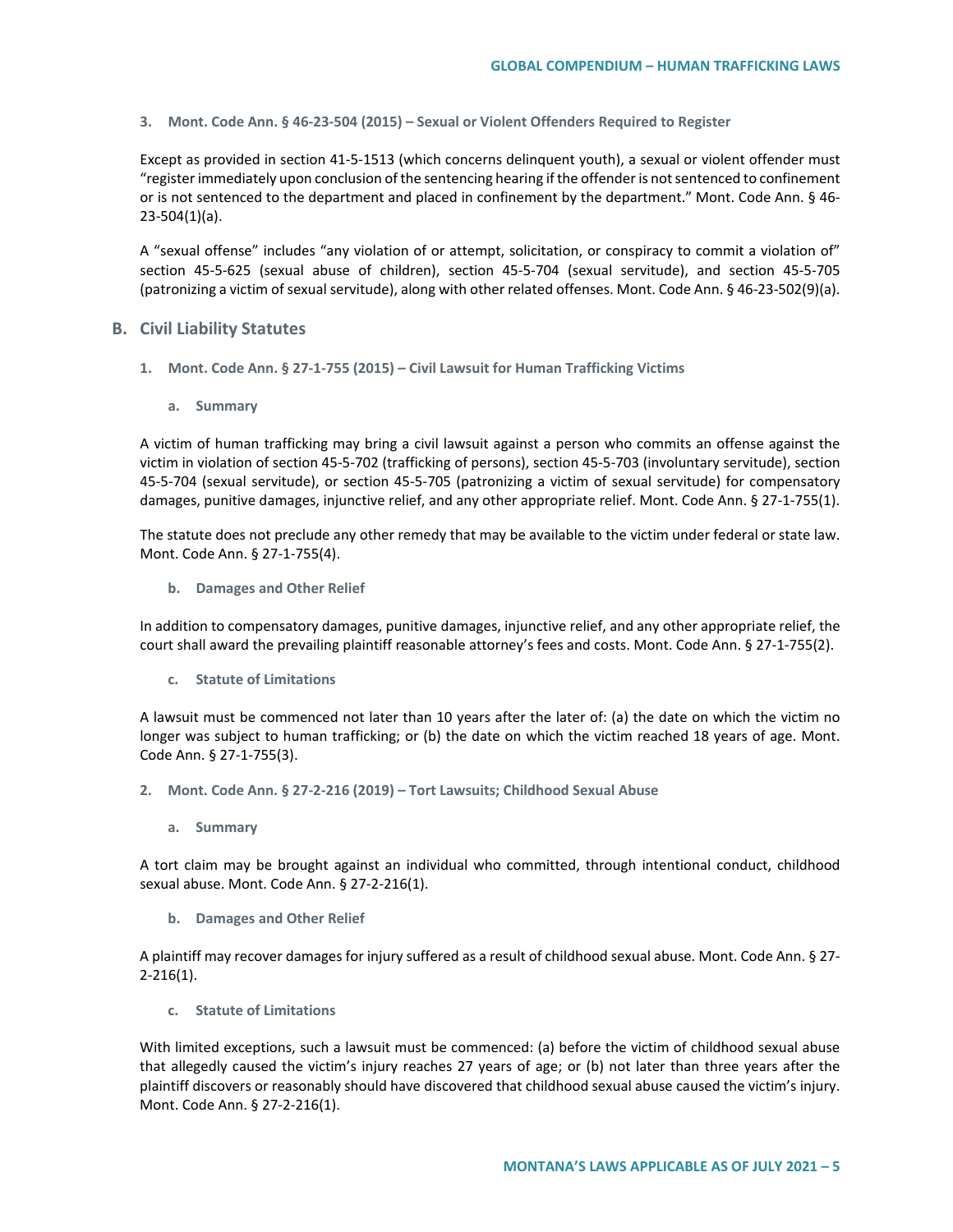## **C. Additional Statutes Specific to Human Trafficking**

**1. Mont. Code Ann. § 20-7-1316 (2017) – Child Sex Trafficking Prevention**

The office of public instruction is encouraged to undertake activities to educate Montanans about and prevent child sex trafficking.

**2. Mont. Code Ann. § 39-3-201** *et seq***. (2011) – Payment of Wages**

An employee may bring a civil lawsuit to recover unpaid wages. Mont. Code Ann. § 39-3-207. The court may award a successful employee attorney's fees and costs. Mont. Code Ann. § 39-3-214. A noncompliant employer may be charged with a misdemeanor and face additional penalties. Mont. Code Ann. § 39-3-206.

More information is available at: [http://erd.dli.mt.gov/labor-standards/wage-and-hour-payment-act/filing-a](http://erd.dli.mt.gov/labor-standards/wage-and-hour-payment-act/filing-a-wage-claim)[wage-claim.](http://erd.dli.mt.gov/labor-standards/wage-and-hour-payment-act/filing-a-wage-claim)

**3. Mont. Code Ann. § 41-3-102 (2019) – Child Abuse and Neglect**

Montana's definition of "child abuse and neglect" includes any form of child sex trafficking or human trafficking.

**4. Mont. Code Ann. § 44-4-1501 (2013) – Human Trafficking Hotline; Creation of Poster; Rulemaking** 

The Montana Department of Justice shall create and distribute, for posting to entities the Department determines by rule should receive it, an informational poster regarding the National Human Trafficking Resource Center hotline.

**5. Mont. Code Ann. § 60-2-244 (2013) – Human Trafficking Hotline; Posted Notice Required at Rest Areas** 

The Department of Transportation must display an informational poster (created by Mont. Code Ann. § 44-4- 1501) at each highway rest area.

**6. Mont. Code Ann. § 44-4-1502 (2015) – Eligibility for Benefit or Service**

A victim of human trafficking, regardless of immigration status, is eligible for a benefit or service available through the state. Law enforcement must notify the appropriate state agency of potential benefit eligibility as soon as practicable after encountering a person who reasonably appears to be a victim of human trafficking.

**7. Mont. Code Ann. § 44-4-1503 (2015) – Law Enforcement Protocol on Request for T or U Visa**

Montana law enforcement shall complete a Form I-914B or Form I-918B on request for a person reasonably believed to be "a victim who is or has been subjected to a severe form of trafficking or criminal offense required for the person to qualify for a nonimmigrant T or U visa."

**8. Mont. Code Ann. § 44-4-1504 (2015) – Human Trafficking Education Account**

A human trafficking education account exists in the state special revenue fund for the purposes of preventing and detecting human trafficking.

**9. Mont. Code Ann. § 46-18-608 (2015) – Motion to Vacate Conviction; Human Trafficking Victims**

A court may vacate a conviction of prostitution, promoting prostitution, or another nonviolent offense if the court finds that the convicted person's participation in the offense was a "direct result" of having been a victim of human trafficking.